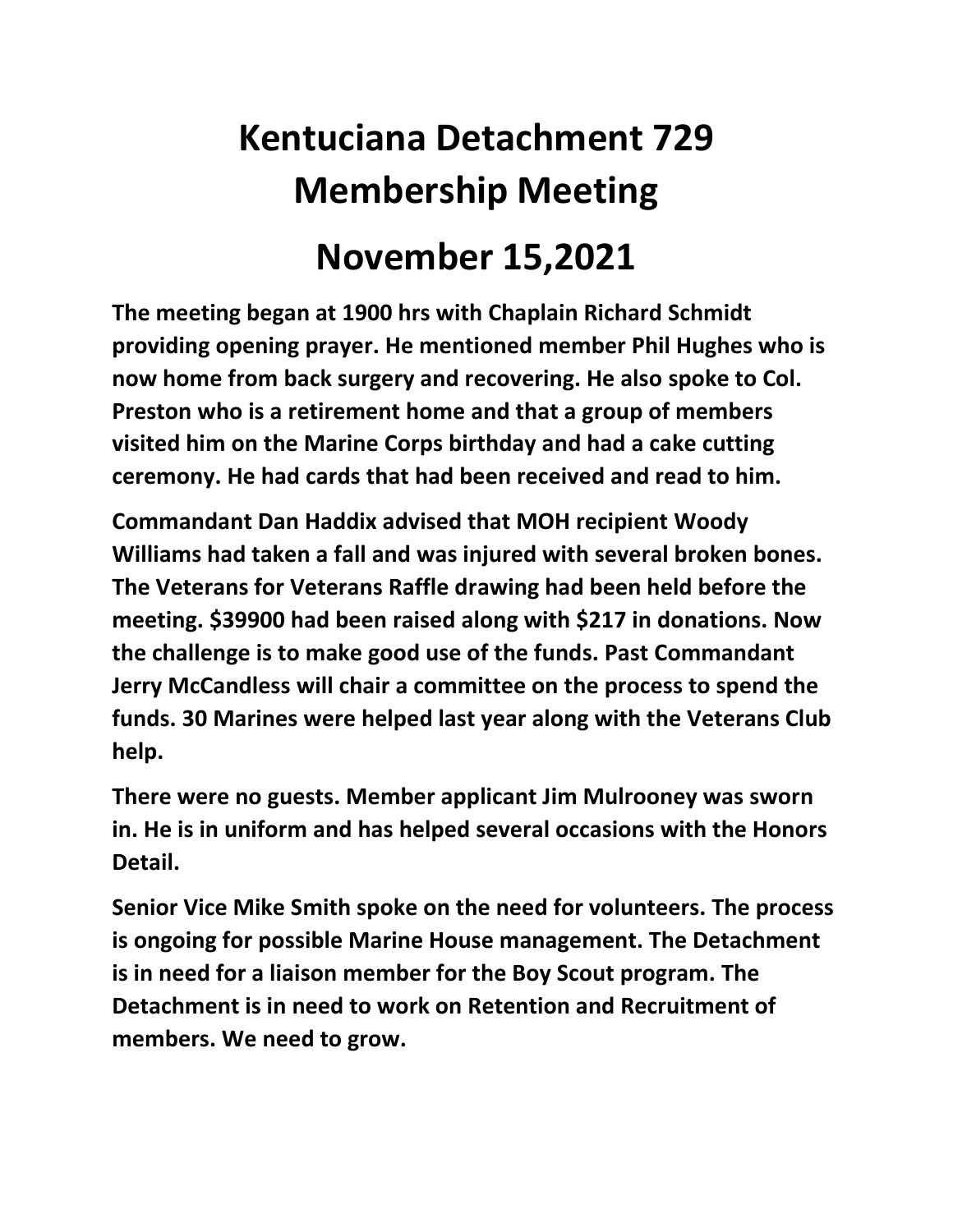**Junior Vice Ramon Turner indicated that recruitment is necessary. Activities focusing on families will help with the recruiting.**

**Commandant Haddix spoke on behalf of Past Commandant Jerry McCandless and gave a report on the Investment fund.**

**Judge Advocate CJ Wychulis advised that the Detachment By Laws are now posted on the Detachment website.**

**Paymaster Ron Knight gave the financial report.**

**Adjutant Ted Barber advised with the upcoming Thanksgiving holiday any articles for the newsletter need to be given to him as soon as is possible.**

**Community Report was given by John Bishop. He gave credit to Haddix and all those members who had helped with the competed raffle. He mentioned that visits had been and are in process to be planned for Veterans in retirement facilities. January 15 of 2022 is the date planned for a Defensive Driving class that is free to members. December 23 , the Marine House will be used as a location to provide a Christmas dinner for homeless veterans. The Veterans Club will be working on the details. If/when this happens this could be an opportunity to have a winter clothing drive for the veterans. Mike Smith asked for those who helped at the tables selling tickets for the raffle and he gave sandwich tickets provided by Mission BBQ.**

**Bob LeBlond inquired of the members present who was planning to attend the Roving Mess the next day as he felt it was embarrassing to call a restaurant and then only a few members attend. The Roving Mess for December will hot happen but will resume in January 2022.**

**Al Broussard spoke on the Honors Detail which has been very busy and on occasion having more than one on any given day. He also spoke on members considering the Detachment Marine of the Year**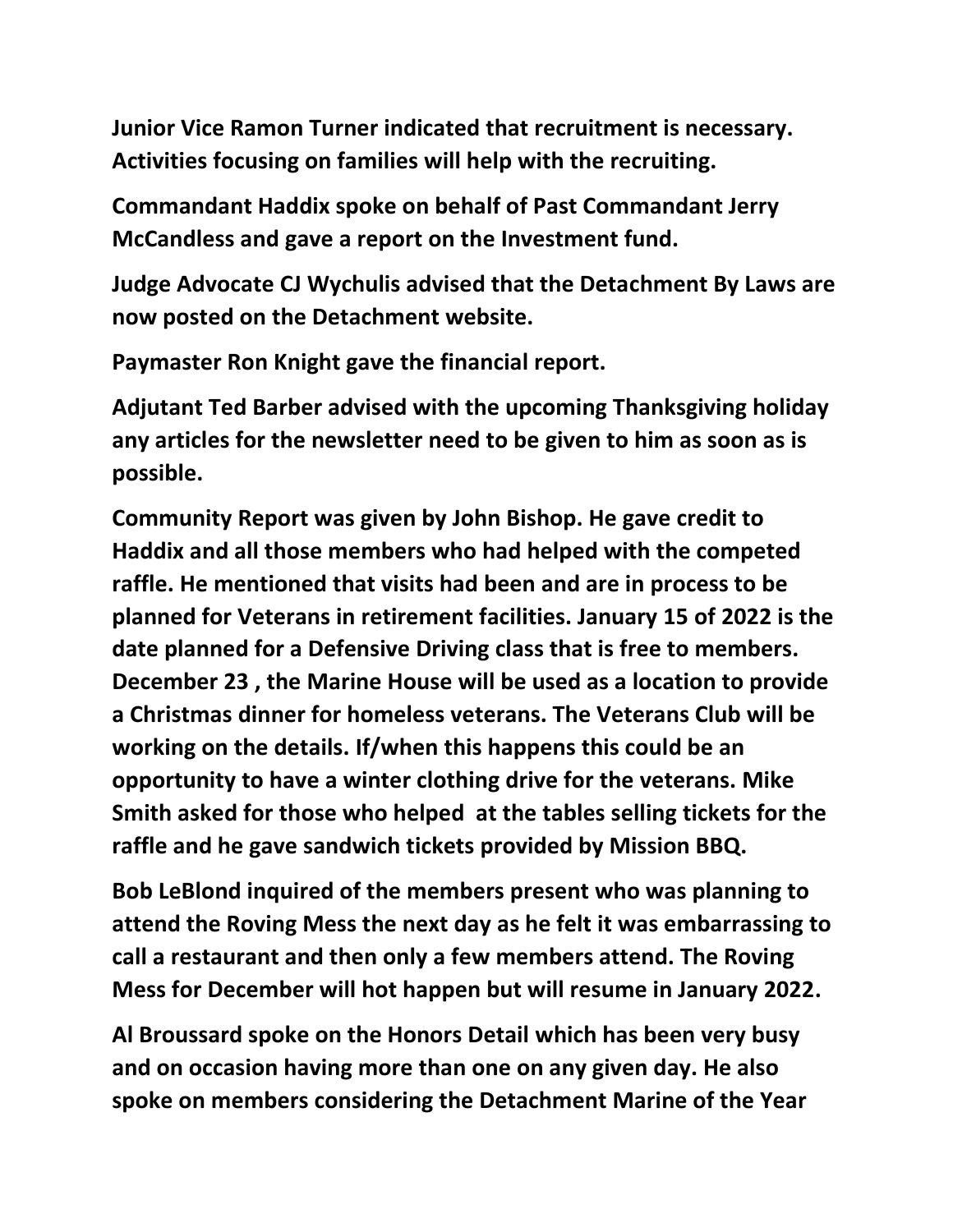**for 2022. Al also mentioned that member Lt. Col. Scott Detrick has passed and he is waiting on information for his funeral.**

**Mary Broussard advised that building rentals are frequent and help is needed.**

**Toys For Tots- Wayne Hall advised that drivers ae needed to recover boxes between Dec 3 and Dec 10. If anyone can help to please contact him. Warehouse help will be needed. Light Up Louisville is the next night and if anyone wants to ride to contact Cletis Evans. The TFT motorcycle ride is on the horizon.**

**Commandant Haddix commented on the most recent Honor Flight program. Mike Rice and CJ Wychulis were able to be guests and they both expressed their appreciation. Jason Thompson and Don Schofield were the Guardians respectively and the Detachment paid for their trip.**

**Butch Moore advised the Nation MCL pistol competition had completed and the new season will start March 1, 2020.**

**Commandant Haddix advised that the December meeting will be the Christmas party in lieu of a regular meeting.**

**Mary Broussard advised that the tile for the Kitchen and Bathrooms will be paid for by a member who askes to be anonymous once we decide to move forward with the work. She also talked about various requests for donations for veterans needs to be looked into. With some, very little actually goes to veterans and most to the promotion of same.**

**The 50/50 raffle was won by Pat Crowe.**

**Meeting adjourned at 8:10PM.**